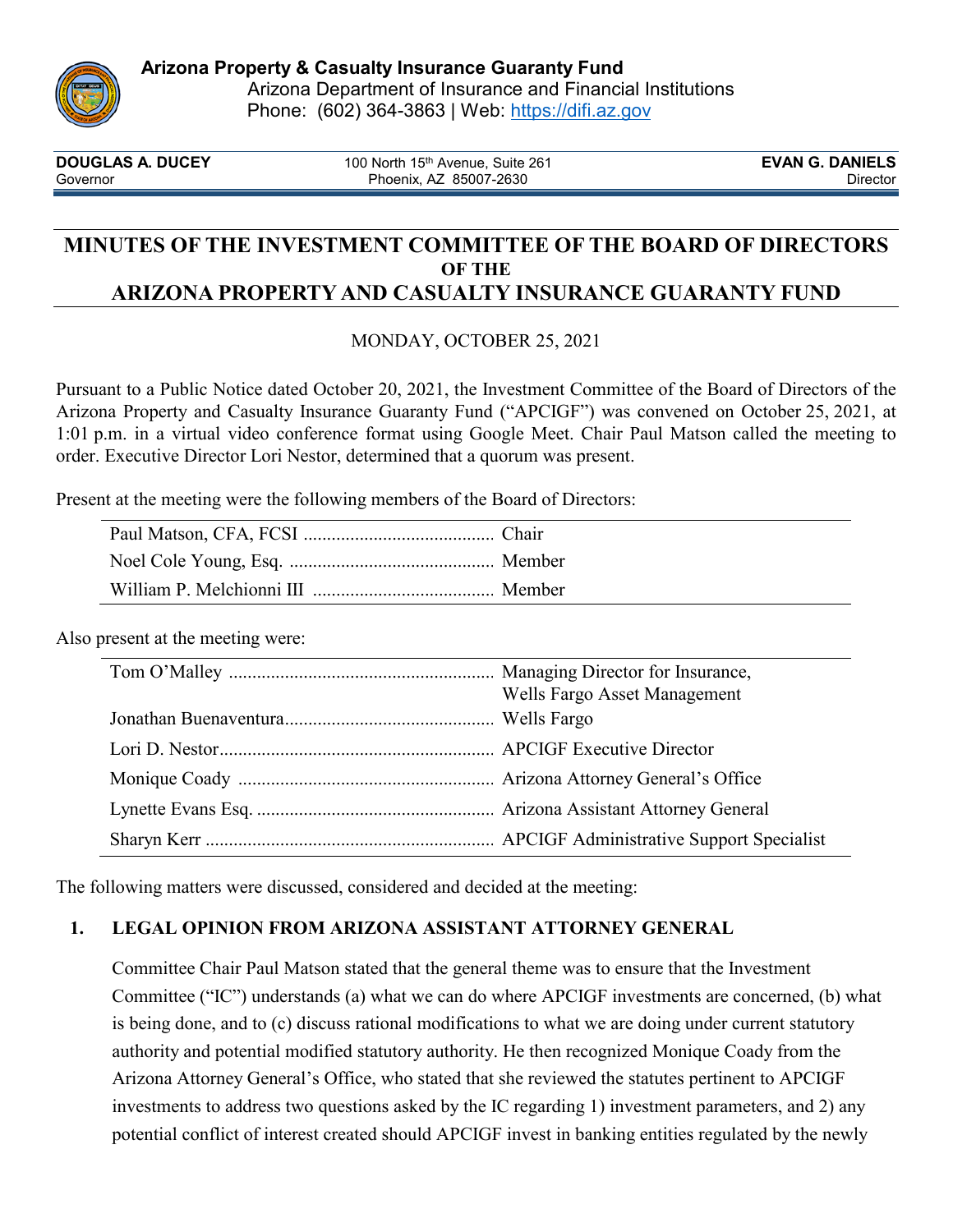merged Department of Insurance and Financial Institutions ("DIFI"). Ms. Coady indicated that she and Arizona Assistant Attorney General Lynette Evans were in agreement with the options provided in the legal memorandum that they authored dated July 1, 2021. She further stated, in response to the specific question whether APCIGF investments can be made in specific out-of-state governmental entities, that both attorneys had concluded they could be.

The Chair then asked for confirmation that there was no conflict of interest indicated should APCIGF invest in entities regulated by DIFI. Ms. Coady confirmed that to be correct in light of the statutory safeguards built in to avoid same. The Chair then asked for confirmation that out of state municipal bonds are allowable investments as long as they are general obligation bonds but are not allowable if they are revenue bonds, and that Arizona municipal bonds can be either general obligation or revenuegenerating bonds. Ms. Coady cited A.R.S. § 20-538, and stated that she believed that to be correct. Chairman Matson then asked whether a Certificate of Participation (often referenced as a Lease Revenue Bond), as they are called in Arizona, would be an acceptable investment vehicle. Ms. Coady indicated the need to research Certificates of Participation before being able to state that such would fit within the parameters outlined in their Memorandum. She and Ms. Evans will follow up with researching these.

### **2. FREQUENCY AND TYPES OF ACTUARIAL STUDIES**

The Chair recognized Executive Director Lori Nestor, who shared the results of research and stated that the informal industry standard seemed to be to perform actuarial studies on an annual basis. An annual study was also recommended by the actuary who has performed past studies for Arizona. As an alternative, the actuary recommended that Arizona perform a biannual study with a forecast built in. If a large deviation was found between the study and the forecast, then an additional study would be commenced to investigate the deviation and implications for the APCIGF. Ms. Nestor stated that her recommendation would be to conduct an annual actuarial study of Worker's Compensation liabilities to support APCIGF's new basis of accounting, and because current liabilities were large. Ms. Nestor indicated that June 30, 2019 was the last time a non-roll-forward study was conducted.

Director Noel Cole Young opined that spending additional money for annual actuarial studies may be unnecessary, as APCIGF cannot go bankrupt due to its ability to assess when necessary. He further opined that APCIGF operations don't fit the normal long-term purpose for an actuarial study. Executive Director Nestor stated that in the case of guaranty fund operations, an actuarial study provides both an analysis regarding the need for assessment and documentation to support maintaining the balance that APCIGF carries should any interested party request that information. The Chair indicated that a study may also provide input with respect to how APCIGF conducts future investments. Committee members then discussed conducting a full actuarial study through December 31, 2021, followed by roll-forwards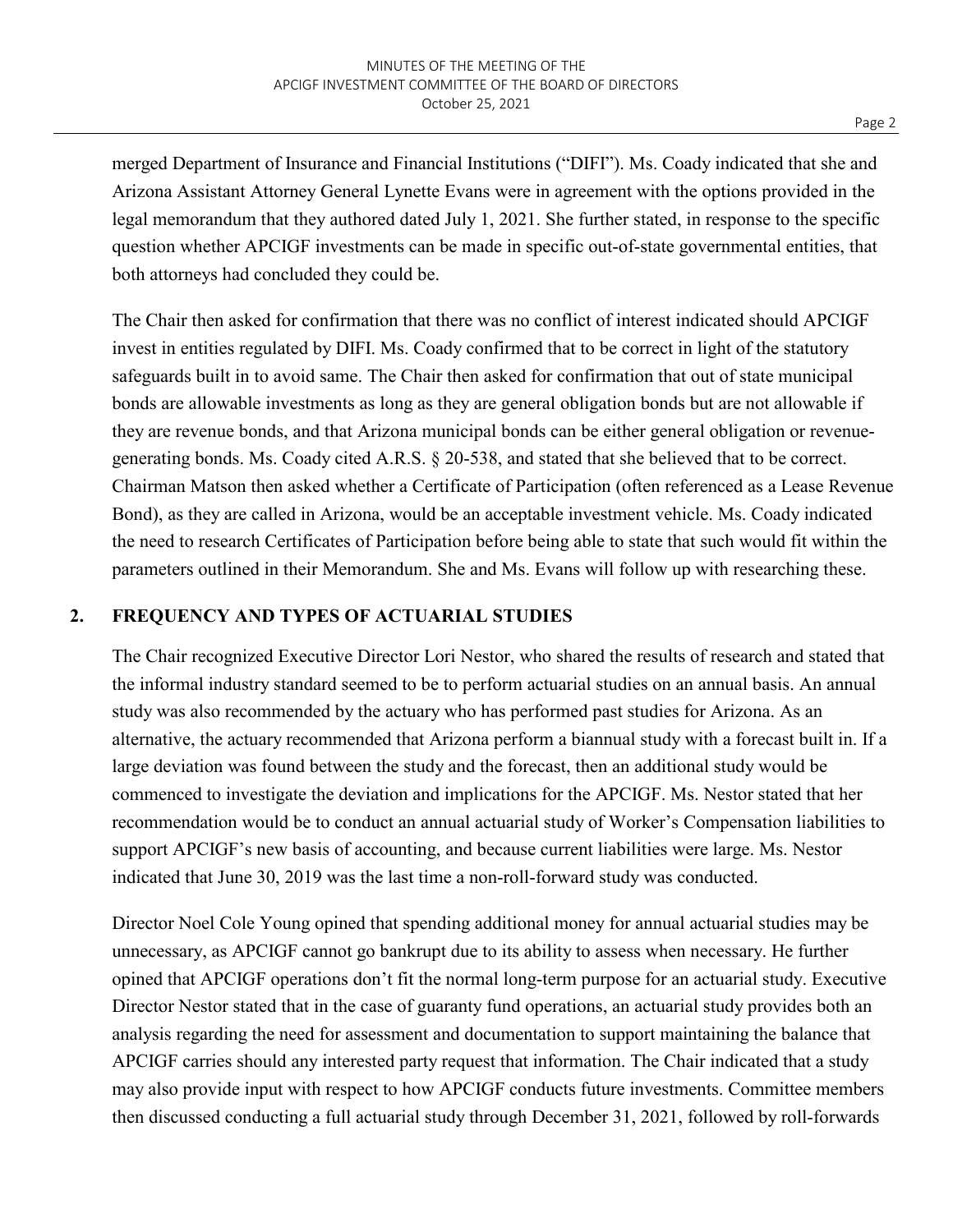over the next two or three years and then reevaluate, if such can be conducted at a reasonable cost. The Committee then discussed who has the authority to make and proceed with an actuarial study and concluded that it was the APCIGF Executive Director.

#### **3. RECOMMENDATIONS FROM WELLS FARGO**

The Chair then recognized Tom O'Malley from Wells Fargo for recommendations regarding portfolio changes the IC should consider under the current statutory framework in light of the recent Arizona Attorney General opinion. Mr. O'Malley recommended that APCIGF continue the current course we have been operating within. Interest rates have been very low for about a decade but now appear to be starting to increase and an uptick in short and intermediate rates is predicted, possibly as early as 2022. We shouldn't be in a hurry at present to make a large investment in longer duration as the yield in benefit could be small and could incur a larger penalty.

#### **4. ADDITIONAL RECOMMENDATIONS FROM WELLS FARGO**

a. The Chair further recognized Tom O'Malley for any recommended changes to the current investment policy. Mr. O'Malley stated that today's discussion clarified some additional asset classes and suggested modifying guidelines to include expanded municipal capability, supernational and U.S. branches of foreign banks. He stated that the current IC guidelines don't reflect "supernationals". Wells Fargo advisor Jonathan Buenaventura stated that the Memorandum had opined on A.R.S. § 20-551.A. about branches of foreign banks located in the U.S. which he believes would allow for purchase of "Yankee" Certificates of Deposit. He did state, however, that he would like further clarification from the committee and from "legal" regarding whether they would support the expansion of the investment policy to include the issuers listed in (A.R.S. § 20-551) sections B. to possibly include "supernationals" and C. to possibly include commercial paper and bonds of foreign banks that fit the criteria outlined.

The Chair requested that Wells Fargo modify the investment policy guidelines to include full investment opportunities according to state statute based on what has been stated today and possibly include, pending additional review by the Arizona Attorney General's Office, Certificates of Participation within Arizona. Mr. O'Malley stated that they would be happy to do so and send their recommendations to the Chair and Executive Director Nestor. Executive Director Nestor will coordinate further analysis regarding Certificates of Participation from the AG's Office to be incorporated into the draft policy guidelines. The committee will review the recommended draft guidelines at the next meeting of the committee.

b. No modifications were recommended regarding current statutory authority.